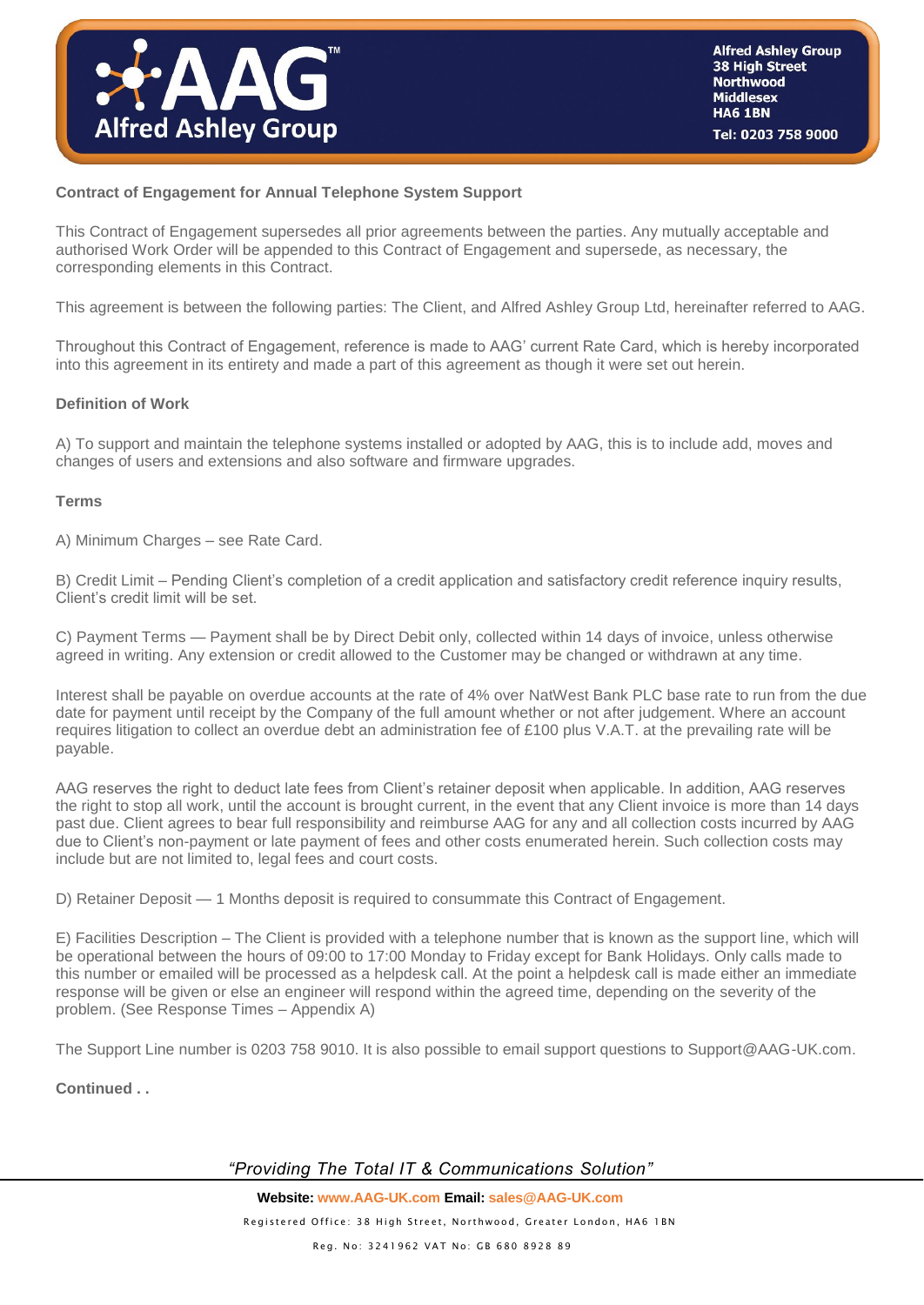F) Termination Procedure — The support agreement will continue in 12-monthly periods unless terminated by the Client. Should the need arise to withdraw from the contract a notice period of 3 months is to be given to AAG by the Client prior to the next contract anniversary.

G) Changes to the contract — AAG can change the Conditions (including the charges) at any time. However, in the case of a change of charges, The Client will have a 28 day period, following publishing, in which they may raise any objections.

AAG will publish the changed Conditions 28 days prior to instatement and the Client will have access to and be informed of the location of latest and definitive contract.

H) AAG will not be held responsible for the failure to load or successfully configure software on faulty or defective computers.

I) Handsets are considered consumable items due to the potential to the high level of wear and tear, and as such are not covered for replacement apart from in the initial year under the manufacture's warrantee.

J) Items that are considered to be discontinued by the manufacturer are not covered for physical replacement or repair and whilst "best effort" will be made, software & configuration problem rectification on these items is not guaranteed.

K) The retainer will cover the maintenance of the hardware only. All other support requests will be charged on a credit basis, where 1 credit is equal to 15 minutes of time.

L) Rate Review – AAG reserve the right to review rates on an annual basis.

M) Termination Procedure — The support agreement will continue in 12-monthly periods unless terminated by the Client. Should the need arise to withdraw from the contract a notice period of 3 months is to be given to AAG by the Client prior to the next contract anniversary.

N) Recruiting or Hiring of AAG Staff and Contractors – Client agrees to not recruit or hire or retain any AAG staff and/or outside contractors for employment or work of any kind, either as an employee or an independent contractor, except through AAG , during the duration of AAG servicing Client and for a period of twelve months thereafter. In addition, Client recognises that because of the substantial recruitment and training costs in the Information Technology industry, Client agrees that liquidated damages for such a breach will be 25% of the staff member's or contractor's then current annualized compensation, subject to a £10,000 minimum.

O) Risk of Data Loss – Client assumes all risk of data loss from any and all causes or in any way related to or resulting from any work carried out by AAG. Client agrees to bear full responsibility for all data backups and hereby releases AAG from any claim or liability related to data loss for any reason whatsoever.

P) Indemnification – Client shall indemnify and hold harmless AAG from any and all claims, demands, suits, actions, proceedings, loss, cost and damages of any kind, including reasonable legal fees, caused by or arising out of, or contributed to, in whole or in part, by reasons of any act, omission, professional error, fault, mistake or negligence of AAG , its employees, agents, representatives or subcontractors in connection with or incidental to the performance of t Q) Jurisdiction — The laws of the England and Wales shall govern this agreement, its terms and conditions. Client agrees that the proper forum for any claim arising under this agreement shall be in London.

#### **Principal Contacts**

A) Primary Financial Contact (authorised signer) – Please email contact name(s).

B) Primary Technical Contact (Client on-site project manager, responsible for prioritisation of projects and tasks, authorisation to schedule work and act on-behalf of Primary Financial Contact) – Please email contact name(s).

C) Invoice Contact (invoices will be sent to this person at address listed above; unless listed below, this person is not

D) Additional Authorised Contact(s) – Please list any additional employees beyond (A) and (B) above who can request and authorise service orders and materials purchases from AAG Ltd. – Please email contact name(s).

#### **Continued . .**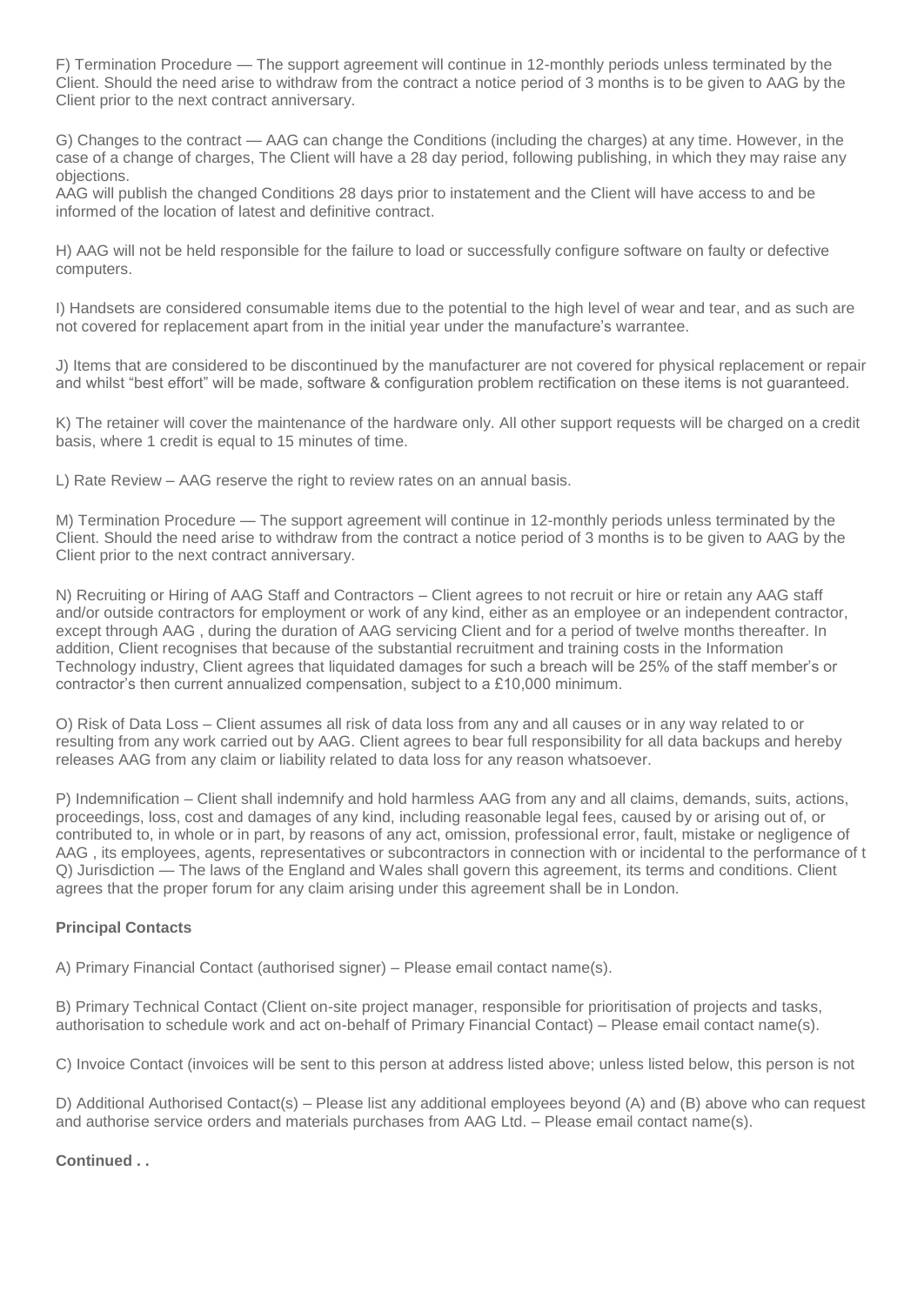Enforceability of Surviving Parts

A) Entire Understanding – This document and any exhibit attached constitute the entire understanding and agreement of the parties, and any and all prior agreements, understandings and representations are hereby terminated and cancelled in their entirety and are of no further force and effect.

B) Unenforceability of Provisions – If any provision of this Agreement, or any portion thereof, is held to be invalid and un-enforceable, then the remainder of this Agreement shall nevertheless remain in full force and effect.

# **Appendix A Definitions**

#### **Support Line**

The Support Line is 0203 758 9010. Only calls made to this number or emailed to Support@AAG-UK.com. will be processed as a helpdesk call.

### **Support Request**

For the purposes of this agreement, a Support Request is generally defined as a request for support to fix a defect in hardware, to change the existing configuration or to educate the user.

#### **Escalation Procedure**

There are two levels of support provided under the terms of this Agreement. These levels, which are integrated into the Clients' support process, are defined as follows:

General Support—This is support provided by AAG' help desk when it receives the Support Request from their Client. This represents generalist support. If this level of support cannot resolve the problem, the Support Request is passed to AAG Specialist Support, which are the infrastructure support specialists.

Support Requests are taken and processed by AAG helpdesk as follows:

| <b>Help Desks</b> | <b>Hours</b>                         |
|-------------------|--------------------------------------|
| AVAYA CM          | High Priority 4 hr, Low Priority 8hr |
| Gold coverage     | 4 Hour Response                      |
| Silver coverage   | 8 Hour Response                      |
| Bronze coverage   | No SLA                               |

Specialist Support—This is support provided by AAG infrastructure support or subject matter specialist. This level of support does not perform code modifications, if required to resolve the problem. Operational issues will be resolved at this level.

#### **Severity Codes**

The following characteristics are used to identify the severity of a problem report:

| <b>Severity 1</b>                                                           | <b>Severity 2</b>                                                                                                                     |
|-----------------------------------------------------------------------------|---------------------------------------------------------------------------------------------------------------------------------------|
| The telephone system is out of use and no calls<br>can be received or made. | Any configuration change requested by the user<br>whilst the telephone system is functioning, this<br>includes add moves and changes. |
| Calls can be made but not received.                                         | All software and firmware upgrades which are not<br>critical to the telephone system being able to<br>make or receive calls.          |
| Calls can be received but not made.                                         | All calls which are deemed as user education.                                                                                         |
|                                                                             |                                                                                                                                       |

### **Continued . .**